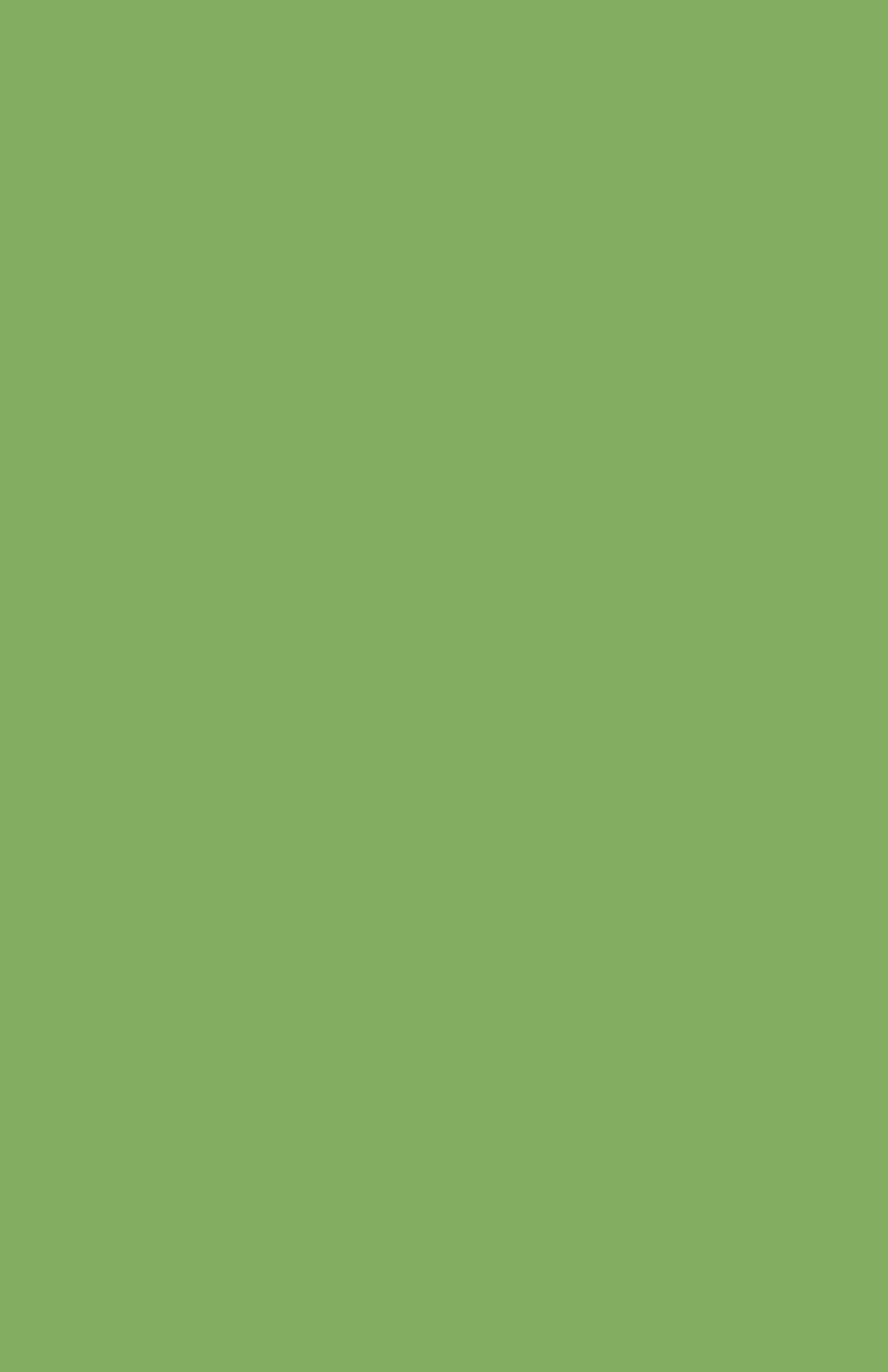# **<u> Celebrating the Past</u>**

**American Association** on Intellectual and **Developmental Disabilities** 

**134th Annual Meeting** June 9-11, 2010 The Westin Providence Providence, Rhode Island

## **AAIDD International Awards**



**American Association** on Intellectual and **Developmental Disabilities**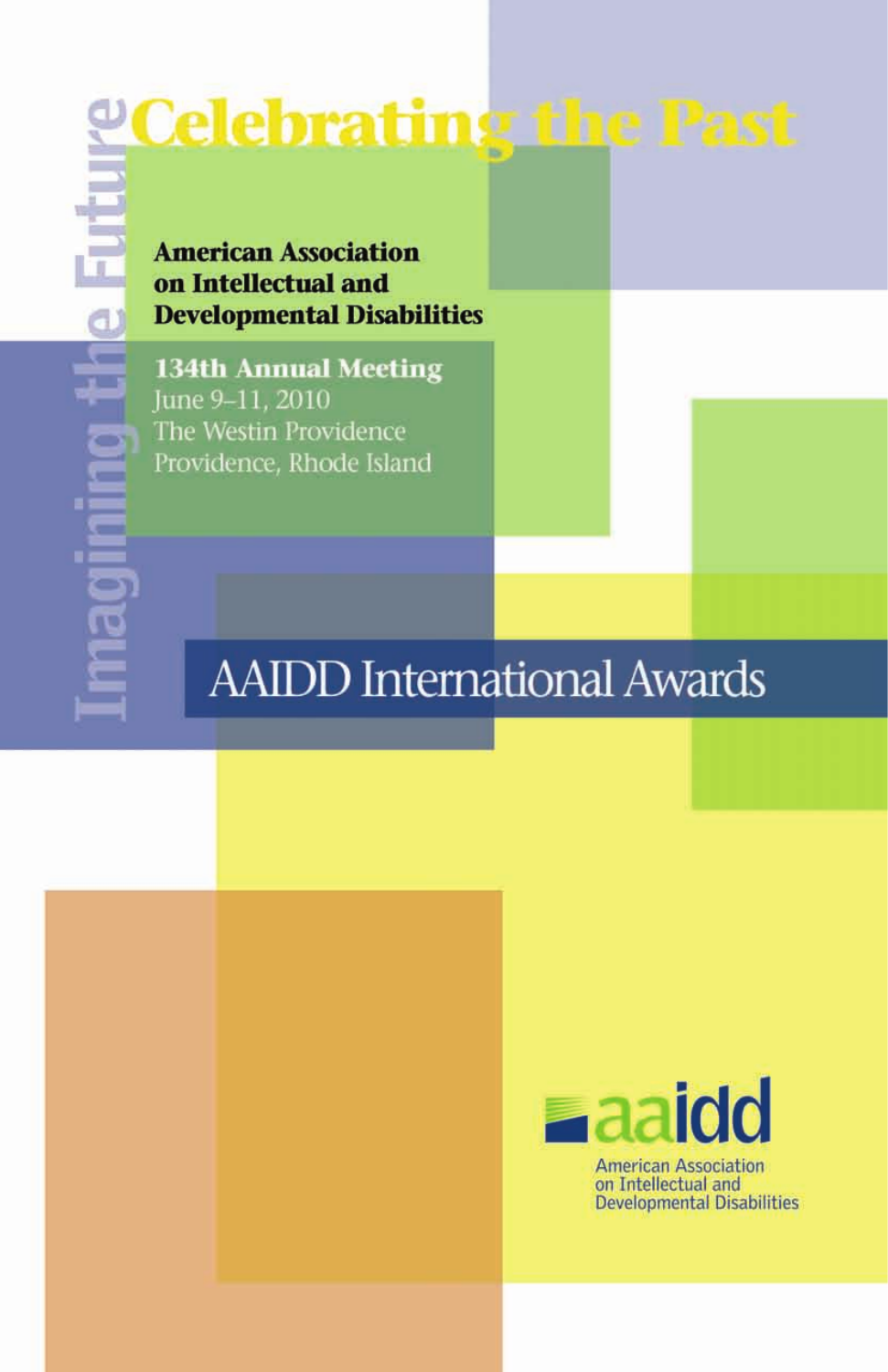#### **Joanna L. Pierson, PhD** *AAIDD President, 2009–2010*

This month Joanna Pierson, PhD celebrates her 31st anniversary as the Executive Director of The Arc of Frederick County. She administers the agency's support coordination and fiscal intermediary services which she designed in the early 1980's. The Arc's services are based on the idea that people with intellectual and developmental disabilities and their families want



supports and services that are simple, flexible, available when needed, the least intrusive possible, and support people in living enviable lives.

Dr. Pierson earned a PhD in Social Work from the University of Maryland and holds an M.S.W. in community organizing from the University of Michigan. She has served as an adjunct professor at the University of Maryland School of Social Work since 1994. Her doctoral dissertation was on leadership that creates innovative human services.

Dr. Pierson has consulted and presented at national conferences and throughout the United States on service coordination, fiscal intermediary services, creativity, effective meetings, and creating change. She also consults to a spin-off agency of The Arc Frederick County, which provides service coordination, a service she developed in Maryland. At the time of spin-off, the agency was serving over 14,000 people. She published a chapter on family support services in *Embarking on a New Century: Mental Retardation at the End of the 20th Century*.

Her current tenure as AAIDD's President follows a long history of involvement in the Association. Her other work at AAIDD includes: Secretary/Treasurer, Board of Directors at large member, Nominations and Elections Committee, Health Promotion Committee, Social

Work Division President, Assembly of Regions, National Conference Local Arrangements Committee Co-Chair, Region IX Chair, Maryland Chapter Chair and Treasurer, National DD Coalition 2005 Summit Planning Committee, and AAIDD/The Arc Joint Position Statements Development Committee.

In, September 2008, Dr. Pierson participated as Co-Leader in a People to

People study tour to Russia led by AAIDD Executive Director Doreen Croser. The tour visited services for children and adults with disabilities in the Moscow and St. Petersburg areas, and spoke with Russian professionals in the intellectual and developmental disabilities field.

Dr. Pierson has conducted independent studies of emergency response services for individuals with intellectual and developmental disabilities in Israel. These conversations have led to her having continuing linkages to nonprofit providers and professionals in both Israel and the Palestinian Territories.

In 1994, she received the National Council of Executives of The Arcs Executive Excellence Award. She co-led the creation and implementation of the selfdetermination systems change funded through the Robert Wood Johnson Foundation in the 1990's. Serving on groups as varied as the Maryland Mortality Review Committee, both Maryland Department of Health and Mental Hygiene 1115 Waiver Acute Care and Long Term Care Committees, the Maryland Developmental Disabilities Council where she was the Chair for several years, and the Maryland Association of Community Services Board of Directors has been part of her effort to create systems change for people with intellectual and developmental disabilities.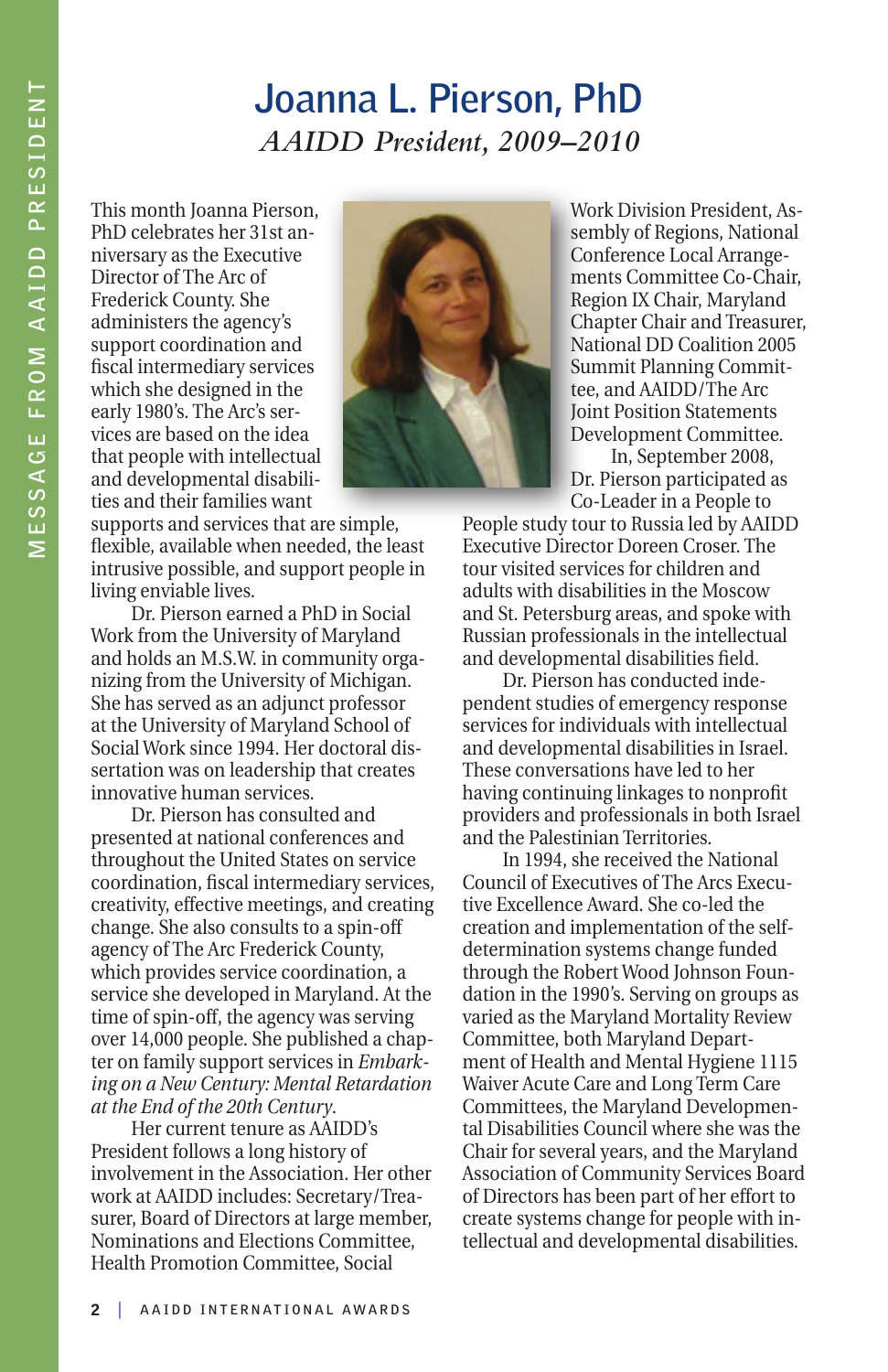### **AAIDD INTERNATIONAL AWARDS PROGRAM**

#### AAIDD President 2008–2009 Joanna L. Pierson, PhD, FAAIDD

#### Presidential Address

Introduction by David A. Rotholz, PhD, FAAIDD

*At the Intersection: Are We Still Moving Forward?* Joanna L. Pierson, PhD, FAAIDD, President

#### AAIDD International Awards

Eric "Ric" S. Zaharia, PhD, FAAIDD Chairperson, Awards and Fellowship Committee

#### AAIDD International Award Recipients

| Hope Community Resources  Full Community Inclusion Award |  |
|----------------------------------------------------------|--|
|                                                          |  |
|                                                          |  |
|                                                          |  |
|                                                          |  |
|                                                          |  |
|                                                          |  |
|                                                          |  |
|                                                          |  |

#### Henri Nouwen Award

David J. Morstad *Presented by Nella M. Uitvlugt President, Religion & Spirituality Division*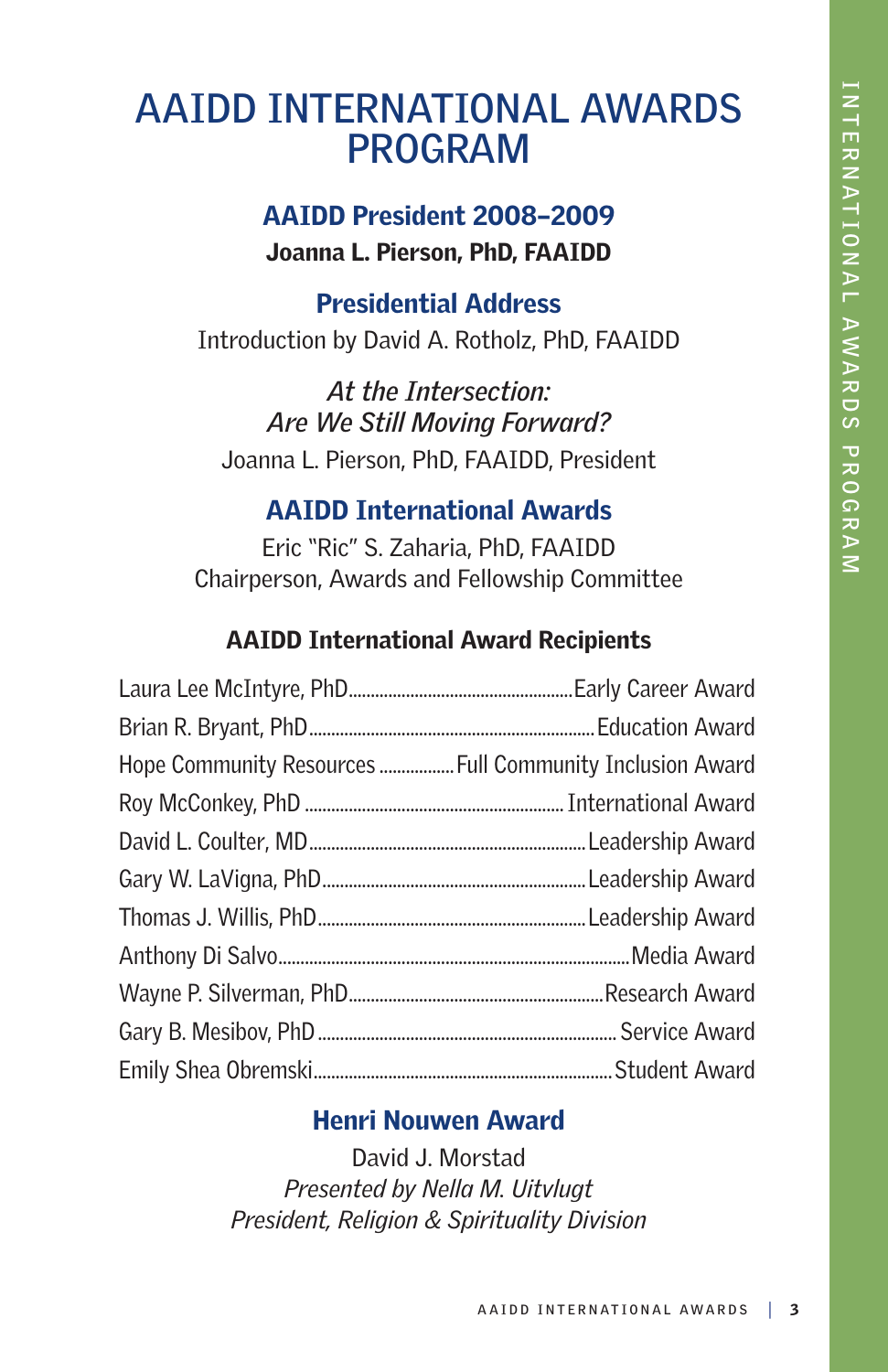#### *Early Career Award* **Laura Lee McIntyre, PhD**

Laura Lee McIntyre is an Associate Professor and Director of the School Psychology Program in the Department of Special Education and Clinical Sciences at the University of Oregon. Prior to her appointment at the University of Oregon in 2009, she was an Assistant Professor in Psychology at Syracuse Uni-



ventions to reduce child behavior problems and enhance parent well-being in preschool-aged children with developmental disabilities.

Dr. McIntyre serves as the co-editor of the Evidence Based Practice special section of the *American Journal on Intellectual and Developmental Disabilities*

versity and an affiliated faculty member in Pediatrics at the Center for Development, Behavior, and Genetics at SUNY Upstate Medical University. She received a master's degree in special education in 2000 and a PhD in school psychology in 2003 from the University of California-Riverside. She completed a predoctoral internship in behavioral psychology at the Kennedy Krieger Institute. Dr. McIntyre is a licensed psychologist, credentialed school psychologist, and board certified behavior analyst.

Dr. McIntyre's research and clinical interests involve early identification and treatment of childhood developmental and behavioral problems, with an emphasis on the multiple systems of care that support children. Dr. McIntyre has authored or co-authored over 30 academic publications and has given 75 presentations at local, national, and international conferences. She is Principal Investigator on three research grants, including funded projects from the National Institutes of Health and private foundations. She is currently investigating the efficacy of family-based inter-

and serves on the editorial board of the *Journal of School Psychology* and the *Journal of Applied Research in Intellectual Disabilities*. She is an ad-hoc reviewer for over a dozen other journals in the fields of psychology, special education, and pediatrics. She has held elected positions on the executive council for the Intellectual and Developmental Disabilities Division (Division 33) of the American Psychological Association and currently serves as Membership Chair.

Her commitment to the field of intellectual and developmental disabilities extends to her community work and work with student trainees. She has held clinical positions in community settings, including hospital settings and school districts. While in Syracuse she served on the Board of Directors for Families for Effective Autism Treatment and the Autism Task Force in the Department of Health. Dr. McIntyre has taught and mentored undergraduate and graduate students in psychology and special education. She is the recipient of the Golden Apple teaching award and the Allport research mentor award.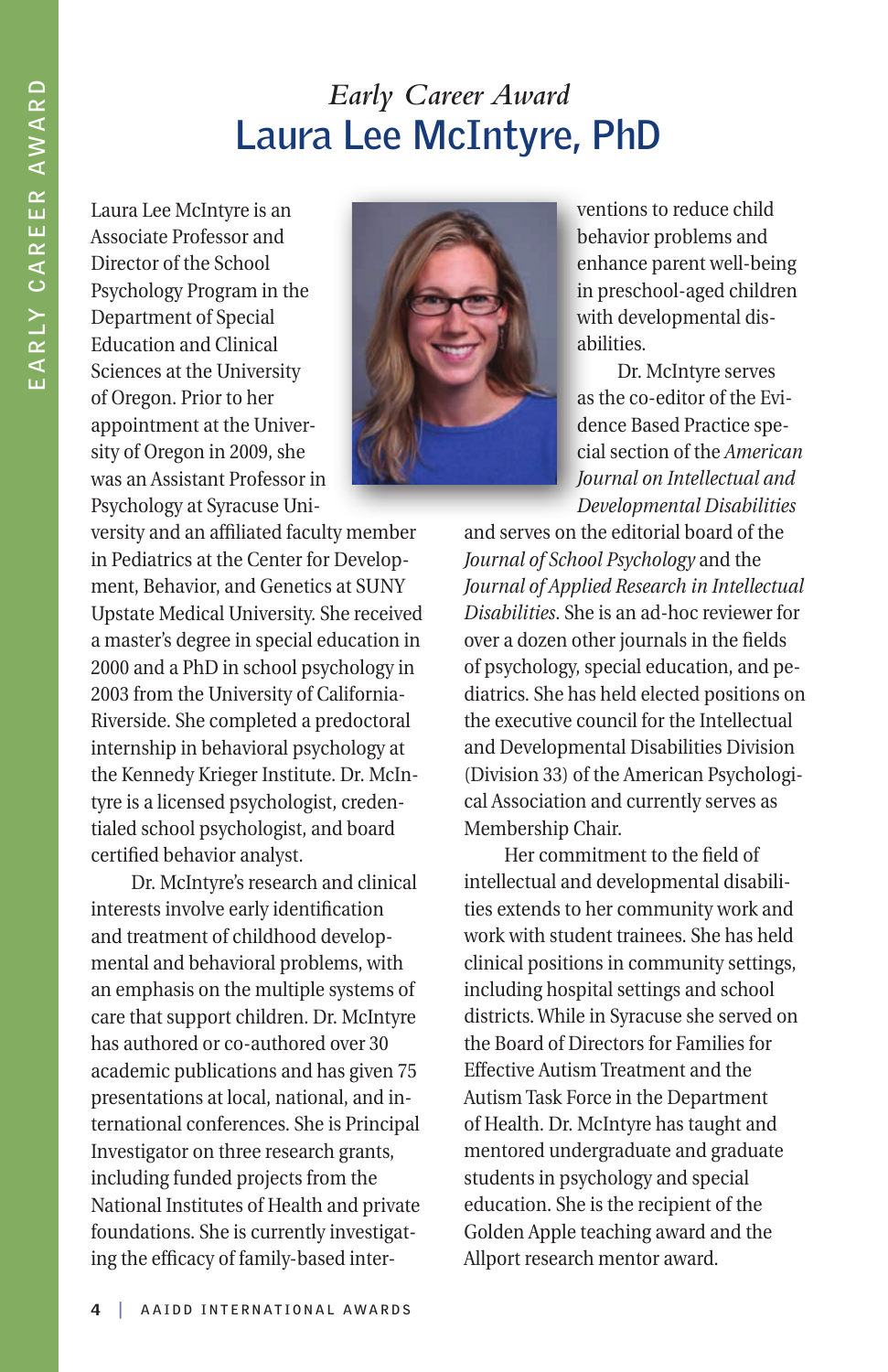### *Education Award*  **Brian R. Bryant, PhD**

Dr. Bryant lives and works in Austin, Texas. Brian began his career as a special education teacher in Maine, where he taught students with intellectual disabilities, learning disabilities, and emotional disturbance in Grades K–8 and then 9–12. He moved to Texas to pursue his doctorate in General Special Education



Brian has published more than 100 peer reviewed articles, books, chapters in books, and commercial works and has made over 100 presentations at state, national, and international conferences and school inservice workshops. He has served as an adjunct faculty member at The

at The University of Texas at Austin. While a student, Brian worked at an extended living center for adults with intellectual and developmental disabilities. After receiving his doctorate, Brian worked as Research Director for Pro-Ed Publishing Company, where he worked with Dr. Robert Schalock and the other authors to revise the *AAMR Adaptive Behavior Scale*.

After the 1992 *Terminology and Classification Manual* introduced the 10 adaptive areas to adaptive measurement, Brian and his colleagues created the *Assessment of Adaptive Areas*, which reformulated the *AAMR Adaptive Behavior Scale*'s items to generate scores in each of the 10 adaptive areas. Later, Brian was asked to join a team from AAIDD, led by Dr. Jim Thompson, to create a measure of support needs, again in response to policy recommendations in the *Terminology and Classification Manual*. Their work resulted in the publication of *AAIDD's Supports Intensity Scale*, which is now widely used in the United States, Canada, and around the world.

University of Texas at Austin and Florida Atlantic University and has been a visiting instructor at the University of Louisville, Pacific Lutheran University, and the University of Hawaii. He currently works as a Project Manager with the Meadows Center for Preventing Educational Risk in the College of Education at The University of Texas at Austin and will begin teaching courses this summer at Texas State University.

Brian has written and managed several grants, including a current grant with the Institute of Education Sciences that examines early mathematics for struggling students. Brian is a member of numerous professional organizations, including AAIDD, and he's presented workshops at the organization's state and national conferences. He has served on the editorial boards of numerous journals, and this summer, Brian and his wife Diane will begin a tenure as Editors-in-Chief of the *Learning Disability Quarterly*, the professional journal of the Council for Learning Disabilities.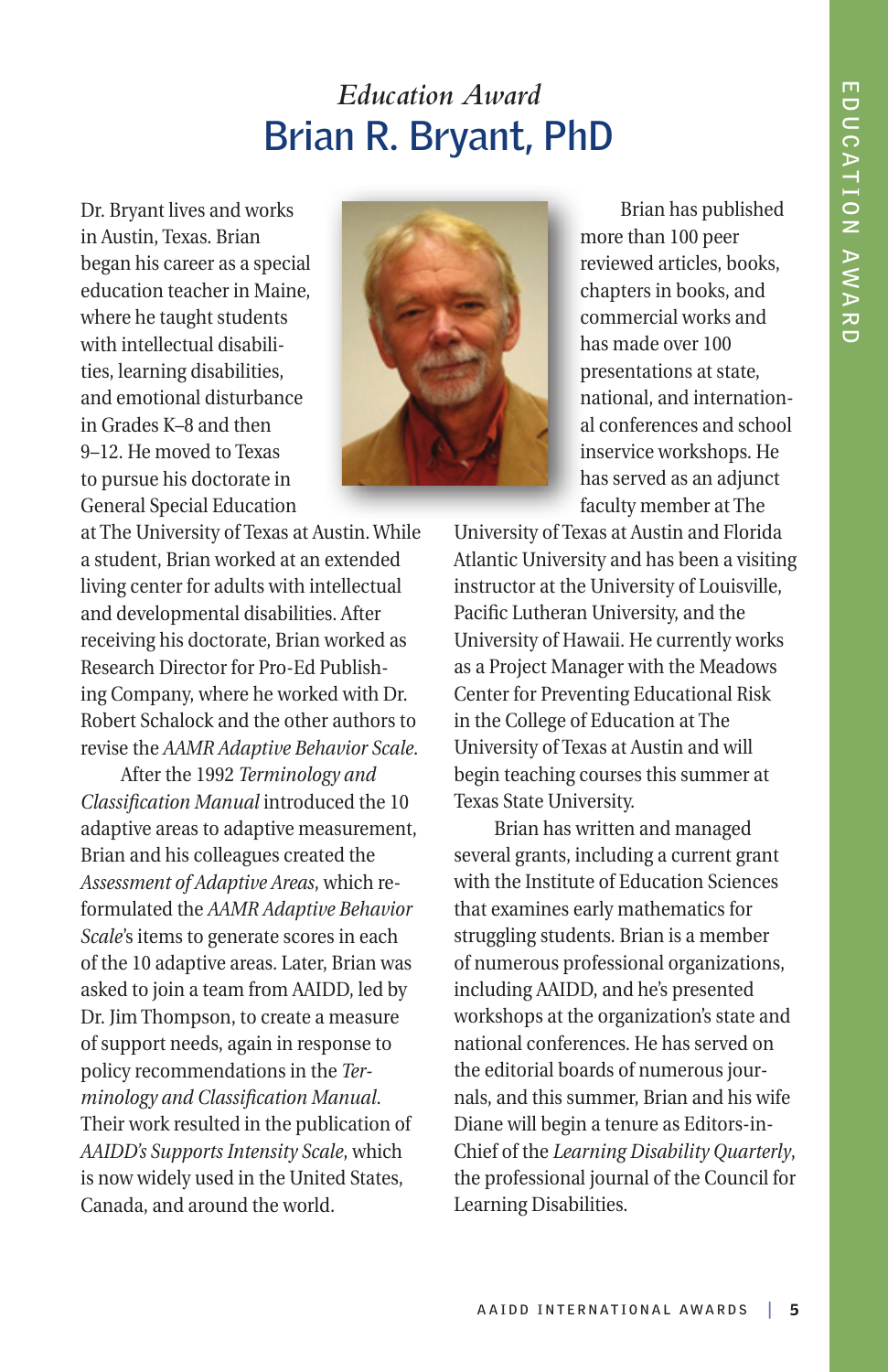#### *Full Community Inclusion Award* **Hope Community Resources**

A sign once erected by pioneers of Hope read, "Home of Alaska's Forgotten Children." Certainly not an uplifting declaration, it stood to chronicle the tragic journey of so many individuals with disabilities. These were children, adolescents and adults who were once told that Alaska had no place for them, and so they were torn from the heart of their families, community, and culture and inhumanely isolated in large, out of state institutions. And they were forgotten.

Incorporated in 1968, Hope Community Resources was founded on advocacy and belief- keep kids at home within the natural family; assist adults towards independent living in communities of their choosing; and generate "follow along funding", empowering families with choice, control, and dignity.

When the buzz words were "community based", Hope insisted on "community"; when "categorical services" were in fashion, Hope offered "wrap-around" supports that were person centered and directed; when cultural sensitivity was talked about, Hope actually began rural and remote service delivery in villages and regional centers embracing culture, tradition and the wisdom of Elders. Hope rejected "home-like" for "home", replacing "least restrictive environment" with "non-restrictive".

Hope emphasizes that INCLUSION must begin within each corporate office; that it must be applied equally to all stakeholders/members; and that it must honor the essence of each individual. Inclusion not only measures freedom of choice to participate as fully as desired within community, but celebrates differences while bonding together in



similarities. Hope has engineered a corporate culture on established Beliefs, Values, Mission, Vision, and Expectations. This creates an atmosphere of daily interaction predicated on the unique and innate worth of all human beings to be valued and contributing members of a shared society.

Stakeholders live individual lives based on their beliefs, traditions, personal characteristics, spirituality and learning/educational goals. Central to full inclusion is the non-rejection/non-abandonment mandate for all Hope members. This becomes crystallized in the "No Discharge" policy, in "Open Door" communications, and in the "Dignity of Life" directive that are hallmarks of Hope. This focus on inclusion is reliant upon a Vision that our actions contribute to a greater, more global effort to build inclusive communities in every nation.

Knowing each individual's dream and striving to assist in the achievement or approximation of that dream, is the very heart of Hope. Inclusion then becomes a knowledge that "never again" will any Alaskan wear that label of "forgotten—that all will assume a valued place within the very fabric of community.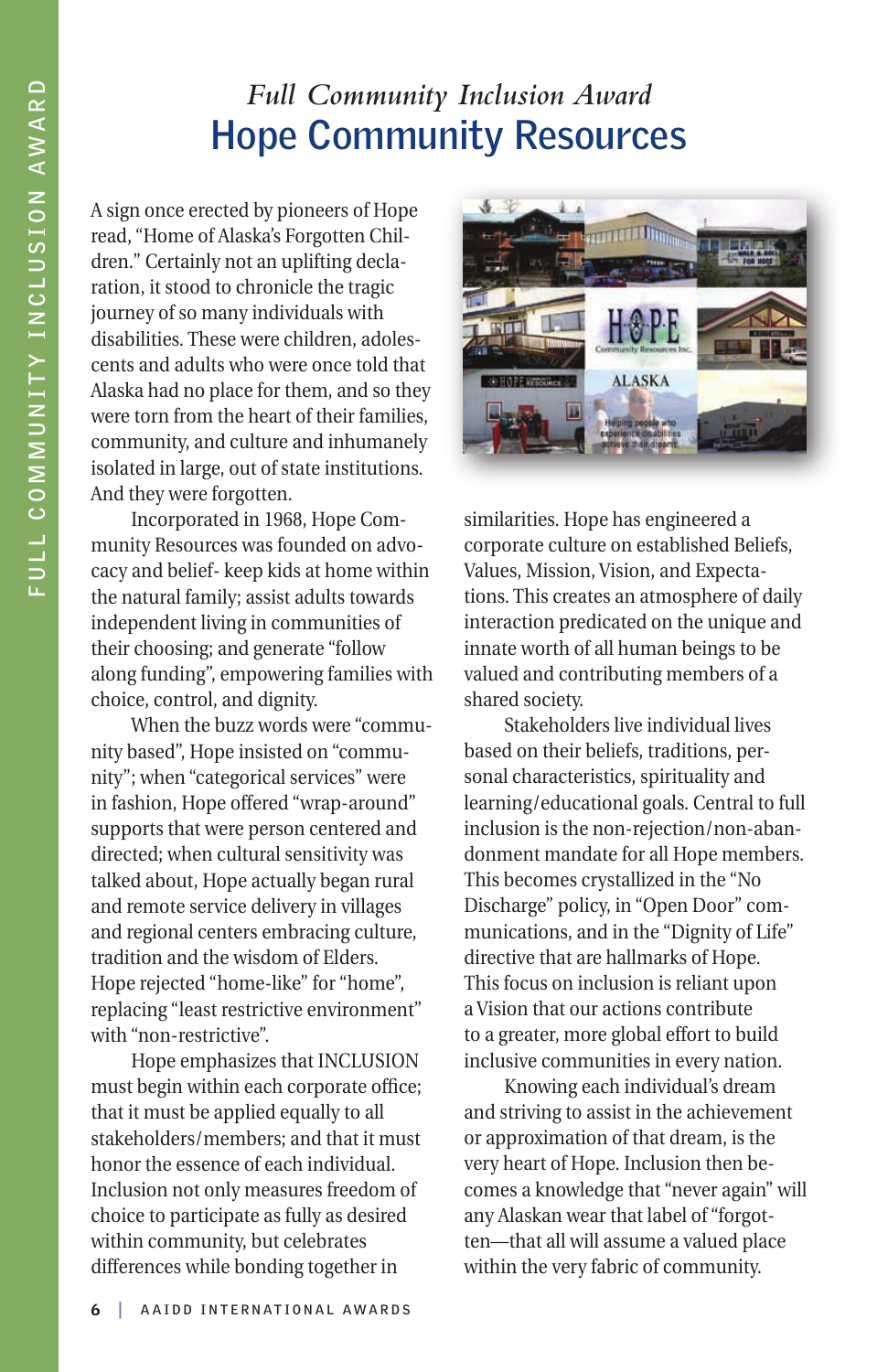## *International Award*  **Roy McConkey, PhD**

Roy is Professor of Developmental Disabilities at the University of Ulster, Northern Ireland; a post he has held for 13 years. A native of Belfast and a psychologist by training he has previously worked in England, the Republic of Ireland and Scotland. However his 40 year career in intellectual disabilities



started as a camp counselor in New York State with young people who had various special needs.

His research interests center on family support, community inclusion, innovative service models and new styles of educating front-line staff and family members. He is a strong advocate of creating better lives for people with intellectual disabilities and of the contribution research makes to this endeavour, especially when it is undertaken in partnership with service practitioners.

His international activities commenced in 1984 with support from Irish foreign aid; working in Zimbabwe to pioneer the development of video-based training materials for use in communitybased rehabilitation projects. The idea was taken up by UNESCO and extended to various other African countries notably as a means of promoting early intervention for children with developmental disabilities in less affluent countries with scarce professional resources.

During the 1990s he was visiting consultant to the CBR program in Guyana, South America and also to the Leonard Cheshire Foundation International; one of the world's largest non-governmental (NGO) disability agencies. The latter work took him to countries in the Asia-Pacific region as well as in sub-Saharan Africa. A common theme was the development of services to promote the social inclu-

sion of people with disabilities in family and community life.

More recently he has undertaken consultancies in Iran, India and South Africa on behalf of various United Nations Organizations including UNICEF and the World Health Organization, and for international NGOs such as Save the Children (UK) in Lesotho and NFU (Norway) in Zanzibar. A major focus here has been on making schools more inclusive for pupils with developmental disabilities.

More recently he has lead a team commissioned by Special Olympics International, to evaluate their Unified Sports programs in five European countries.

Roy is the author of several books aimed at parents and practitioners that have been translated into various languages. He has written on international aspects of intellectual disability in book chapters and journal articles and is a frequent speaker at international conferences and workshops. In 2006 he was elected a Fellow of the International Association for the Scientific Study of Intellectual Disability.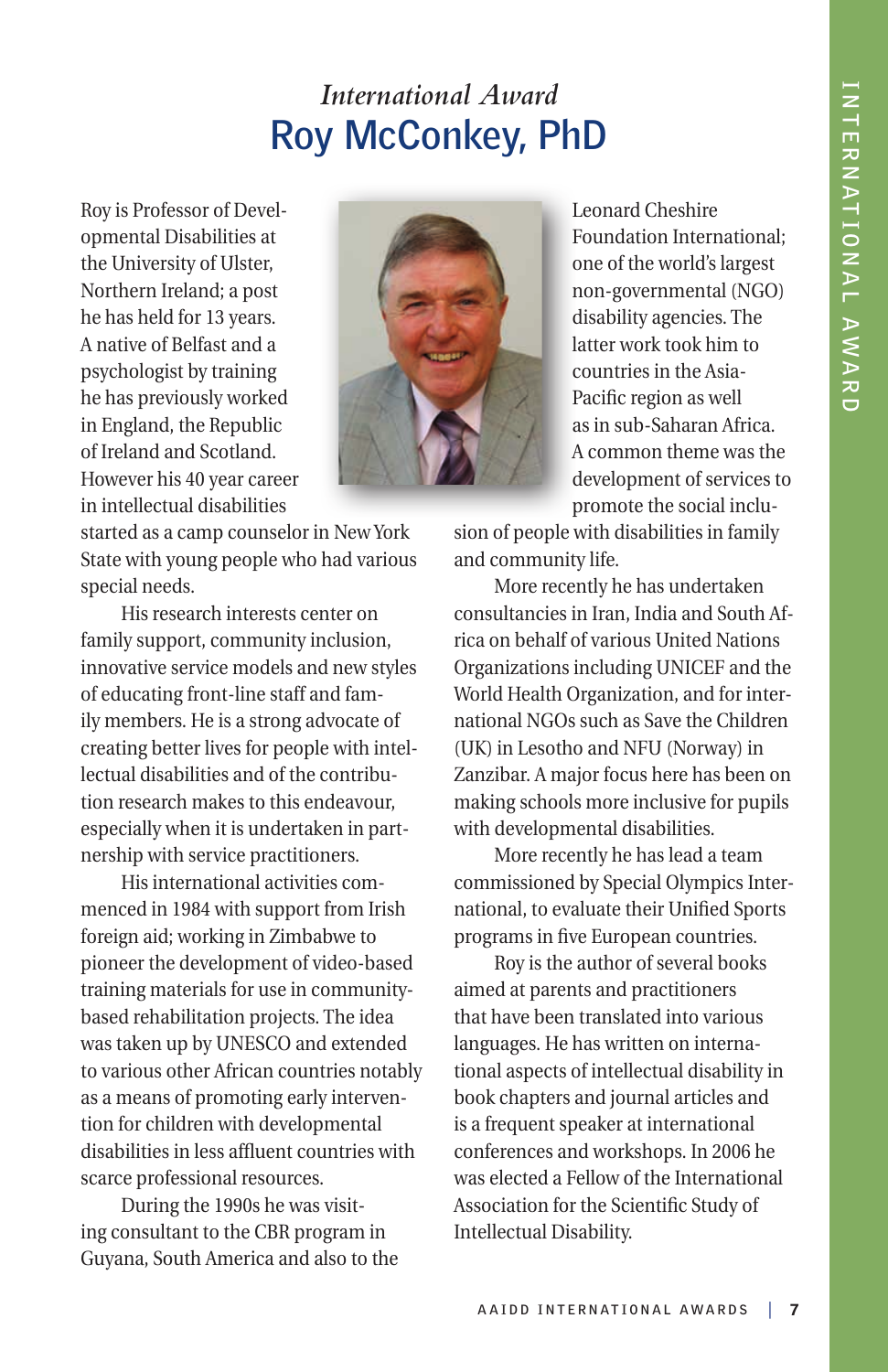## *Leadership Award* **David L. Coulter, MD**

David Coulter's leadership is based on seeing patients daily, which informs his national and international work on changing the way we think about people with disabilities. In 32 years of practice as a pediatric neurologist, he has personally cared for—and cared about—more than 20,000



David is associate professor of neurology at Harvard Medical School and leads the training program in neurodevelopmental disabilities at Children's Hospital Boston. His curriculum vitae is full of articles, chapters and books describing ways to improve the care of

children and adults with intellectual and developmental disabilities (I/DD) and their families and has learned much from them. From the time he joined AAIDD in 1982, David has tried to represent for our field a new kind of doctor, one who affirms and respects all people with I/DD, promotes their full community inclusion and participation, and supports them and their families.

In 2004, he declared the Medical Model dead and replaced it with a new Community Health Supports model that integrates all aspects of health for people with I/DD. He developed a new concept of the etiology of ID based on the analysis of multiple (often preventable) risk factors, and then redefined prevention of ID to emphasize the role of individual and family supports. Much of this work has been included in the *AAIDD Manual on Definition and Classification of ID*, for which David served as a co-author of the 1992, 2002 and 2010 editions.

patients with I/DD. The neurology residents, who gave him their "Outstanding Teacher" award in 2005, cite in particular how he teaches them to care for patients with I/DD and to support their families.

David has had a long-standing research interest in bioethics, spirituality and disability. With Bill Gaventa, he co-edited the *Journal of Religion, Disability and Health* from 1999–2008. His research on the vegetative state and related disabilities has emphasized the dignity and moral worth of people in these conditions. He has lectured internationally on their personhood and on our ethical responsibilities for them. During his presidency of AAMR, he wrote, with Rud Turnbull, the *AAIDD Policy on Caring at the End of Life*, which specifies these principles. His Presidential Address in 2005 introduced the concept of spiritual valorization, parallel to Wolfensberger's concept of social role valorization, as a guide to help professionals in our field to make moral and ethical decisions in their practice.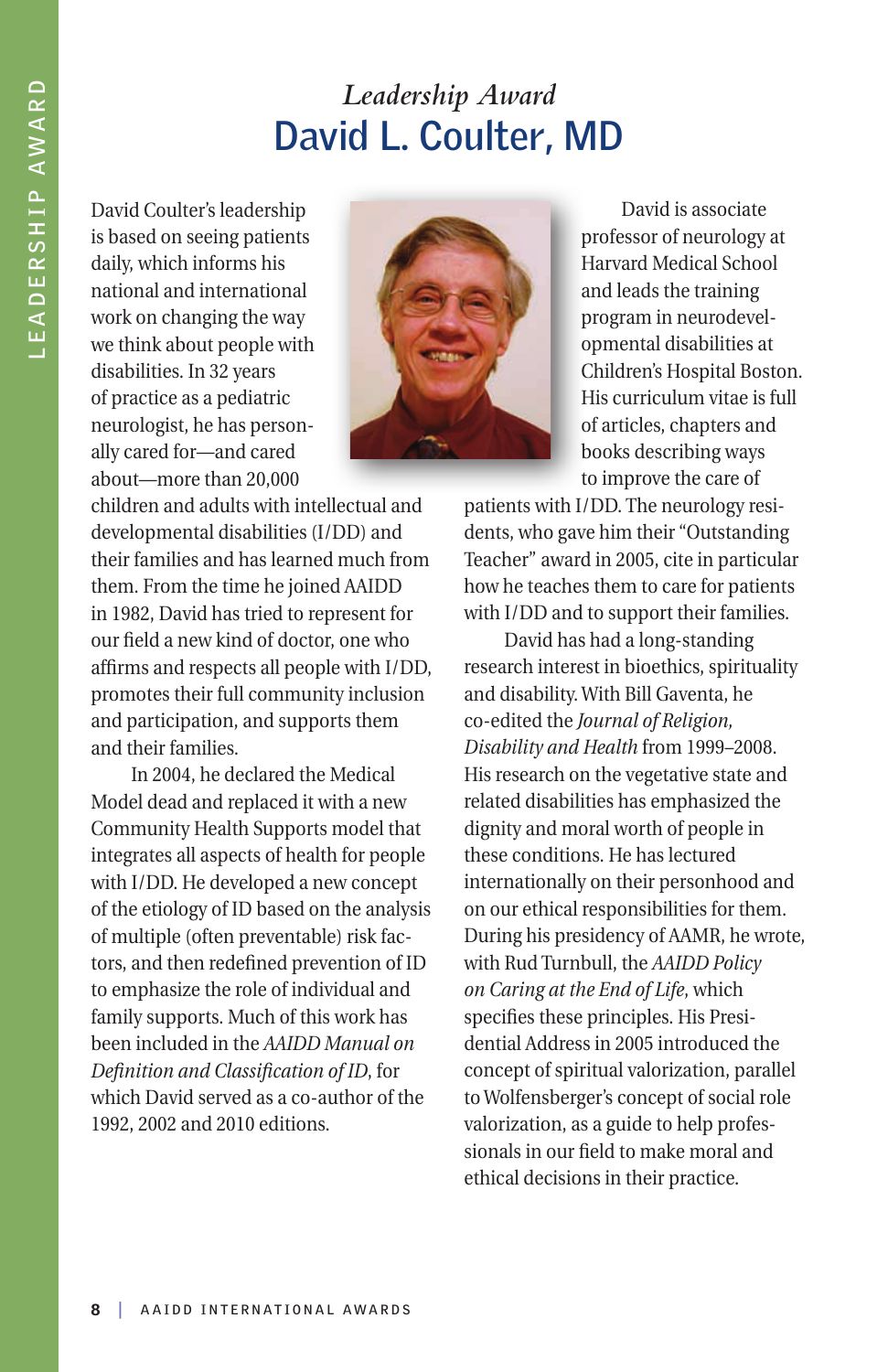## *Leadership Award* **Gary W. LaVigna, PhD**

Gary LaVigna is Clinical Director and Co-founder (with Tom Willis) of the Institute for Applied Behavior Analysis (IABA) in Los Angeles, California. He spends much of his time consulting with families and organizations on establishing positive behavior support plans for individuals exhibiting severe and



challenging behavior and presenting seminars and practicum training on the topic throughout the world. His work is reported in numerous published articles and his coauthored books—*Alternatives to Punishment*, *Progress Without Punishment* and *The Periodic Service Review: A Total Quality Assurance System For Human Services and Education*.

As a part of training thousands of people from around the world, he has had a professional presence on every continent, with the exception of the Antarctic.

Established in 1981, IABA now has a staff of approximately 600 people providing a variety of direct services beyond training and consultation. In 1985, IABA initiated one of the first supported employment services in California for people who courageously face life with an intellectual and/or developmental disability associated with challenging behavior. (It is this population that IABA is organized to serve.) It is notable that their individual earnings over the years have added to a running total of what is now more than \$8,000,000. In 1989, IABA again made California history by initiating its first supported living services. Finally, IABA provides a range of "youth" services, namely in-home respite for

families, intensive support so children can continue living with their families and go to neighborhood schools, and early intervention for young children diagnosed as having the characteristics associated with autism.

It is a point of pride that IABA does not have any licensed facilities.

All of its direct services are provided in people's homes, in their places of employment and in their communities. About receiving the 2010 AAIDD Leadership Award, Dr. LaVigna says "I am honored and humbled by this award. As for others in our field of work, we do not do what we do to get this kind of public recognition, nor even for the paycheck we receive. Rather, we do what we do to engage the people we support in an ongoing process of 'becoming.' To support the people we serve and to see them continue to learn, grow and develop is what it is all about."

As important as Dr. LaVigna's work is to him, his primary identification isn't as a professional, but rather as a family man. He has lived with his wife (Brenda) of more than 48-years in the same house for almost 39-years, where they raised their five children and now enjoy the frequent company and visits of their 11 grandchildren, all of whom live nearby. The entire LaVigna family also organizes a family charity triathlon (see www.triforlife.com), which raises money to improve the treatment conditions for children with Primary-Immunodeficiency (PI). PI was the underlying cause of their daughter Dina's death at the age of 33.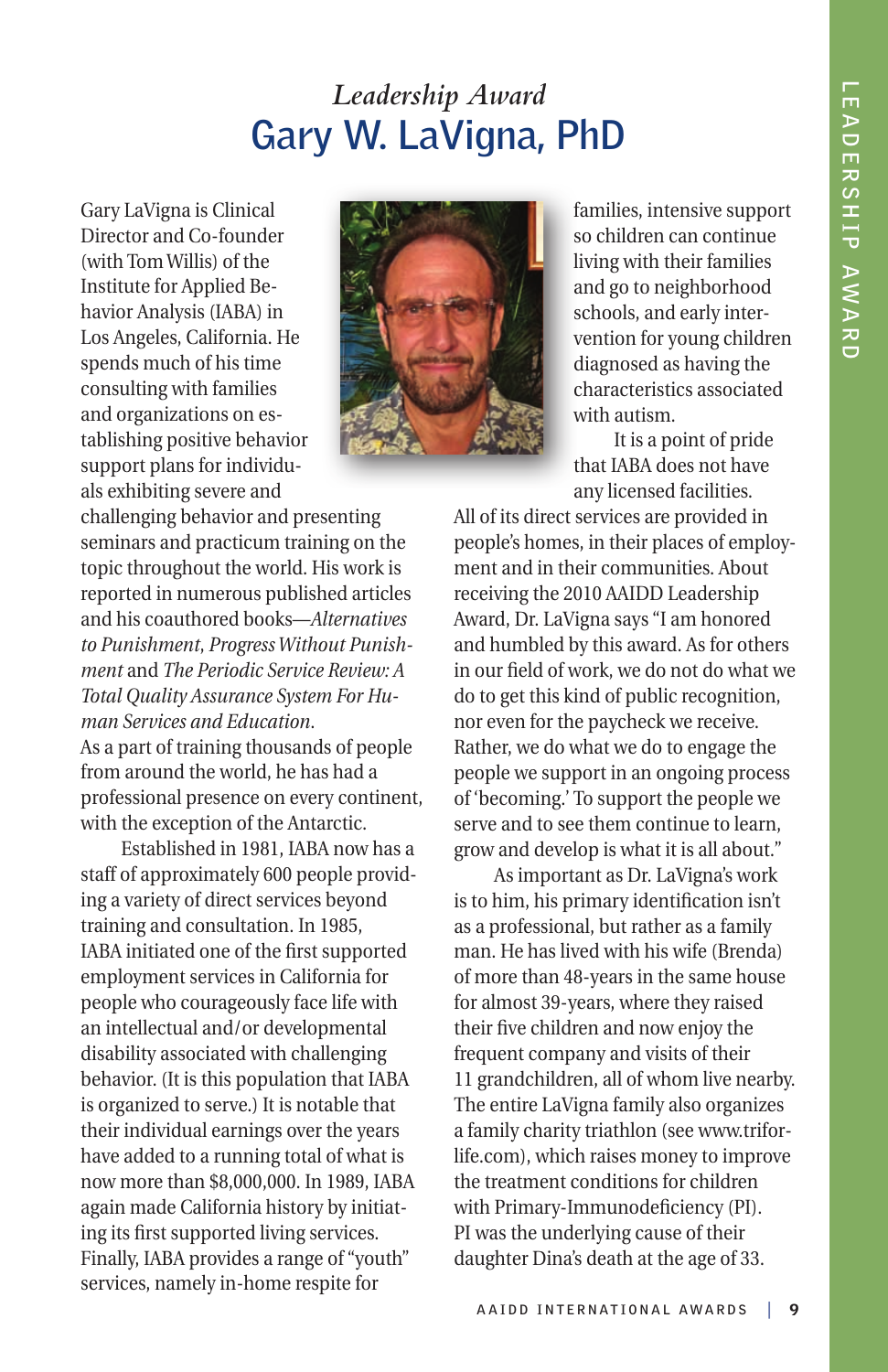## *Leadership Award* **Thomas J. Willis, PhD**

Dr. Willis is the Associate Director of the Institute for Applied Behavior Analysis (IABA). Along with his partner Gary W. LaVigna, PhD they cofounded IABA in 1981. Currently, IABA serves over 400 people with special needs through it's Supported Living, Supported Employment, Children and Youth Services, and



consultation services. Many of the people served by IABA manifest severe behavior challenges, which prevent them from experiencing life to it's fullest. Dr. Willis, along with his team of behavioral clinicians, provides much of the clinical oversight for the treatment of individuals severe behavioral challenges. Currently, IABA employs approximately 600 staff.

Dr. Willis received his PhD from UCLA in 1988 under the mentorship of Ivar Lovaas, PhD. He has taught courses at Pepperdine University and the California Graduate Institute (CGI). He has co-authored numerous articles that have focused on the treatment of gender identity problems, hyperactivity, brain injury and people with severe challenging behaviors. He co-authored the *Periodic Service Review: A Total Quality Assurance System for Human Services and Education*, *The Behavior Assessment Guide, The Reinforcement Inventory for Children and* 

*Adult*s and the *Emergency Management Guidelines*. Of special importance, he co-authored an article in which the term "Episodic Severity" was first introduced into the field of Applied Behavior Analysis as a measure of the success or failure of the treatment of people with severe challenging behaviors.

Dr. Willis is a renowned lecturer in the area of positive behavior treatment. He is an internationally recognized authority and lecturer on the topics of behavioral assessment, the design of non-aversive/positive behavioral support services, emergency management, and staff management strategies for total quality assurance. He has lectured to more than 40,000 in his trainings and has trained more than 1000 professionals in multi-week, advanced trainings in the areas of functional behavior assessment and positive behavior supports. A sought after lecturer and trainer, Dr. Willis has trained human service professionals around the world, including Canada, the Republic of Ireland, Northern Ireland, United Kingdom, Australia and New Zealand. The multi-element treatment approach he teaches has been adopted by hundreds of agencies around the world as well as government entities.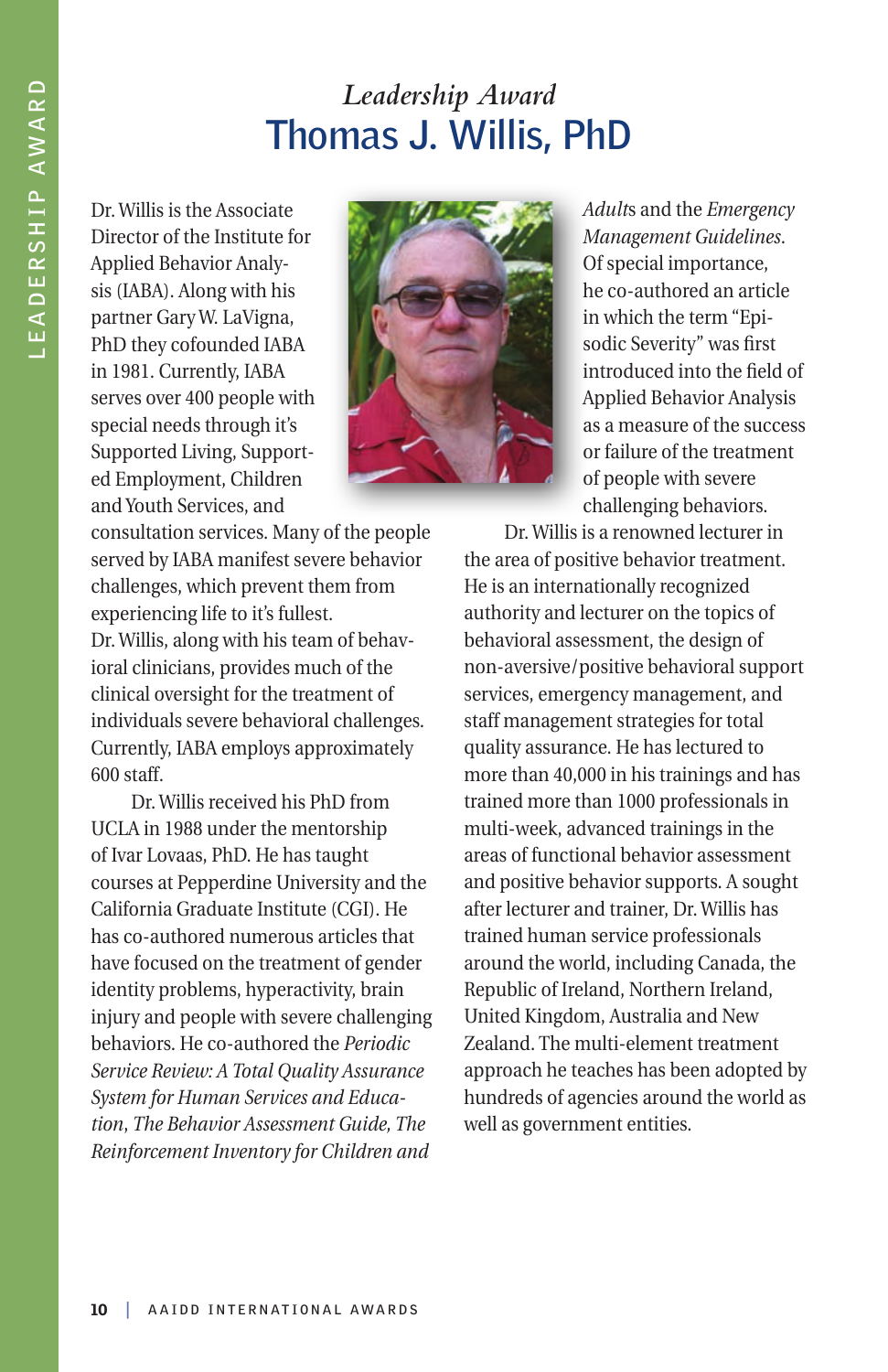#### *Media Award* **Anthony Di Salvo**

In 1979, Anthony Di Salvo founded the non-profit organization Sprout with the mission of helping people with developmental disabilities grow through travel and recreation. The only organization of its kind at the time, Sprout grew to be a well-respected and popular program for providing true vacation



opportunities to over 2,000 participants each year.

While Sprout's travel program flourished, Mr. Di Salvo, realized that there were very few, if any, actors with developmental disabilities being seen in the movies or on TV, and, when there were portrayals of someone with a developmental disability, they were often done by a non-disabled actor. In 1993, he started the Sprout Make-A-Movie program in which participants on a 5 day trip became actors in Sprout-produced videos. The main goals were to give the participants a chance to be "movie stars" and to also have the general public, through the viewing of the videos at private screenings, appreciate the acting skills of people with developmental disabilities. As of 2010 Mr. Di Salvo has made 14 short narratives, documentaries and animations.

The overwhelmingly positive reaction of members of the general public to these screenings lead Mr. Di Salvo to see the opportunity to push his ideas about people with developmental disabilities in the media further. In 2003, Mr. Di Salvo established the Sprout Film Festival, the only film festival to feature films

exclusively related to the field of developmental disabilities. Showing films from around the world that feature people with developmental disabilities as actors or as subjects in documentaries, the Sprout Film Festival is now in its eighth year and the 3-day public event is held each spring at the Metropolitan

Museum of Art in NYC.

With an ever-growing collection of films in the Sprout Film Festival catalog, Mr. Di Salvo sought ways to bring the message of the film festival to a wider audience. In 2006, he established the Sprout Touring Film Festival which allows agencies, organizations and institutions to create a custom version of the Sprout Film Festival, selecting from currently over 130 films, and bring the film festival to their location. As of 2010 Mr. Di Salvo has run over 80 Sprout Touring Film Festivals for agencies, universities and conferences across the US and Canada. At many Touring Film Festivals, he also runs workshops in making films where he shares his experience, techniques and philosophy.

In 2009, he launched Sproutflix.org, a website which allows users around the world to stream videos from the Sprout Film Festival catalog directly to their computer. Charging a small fee for the service, Sproutflix gives half of the fee charged back to the individual filmmakers to support and encourage them in their work with people with developmental disabilities.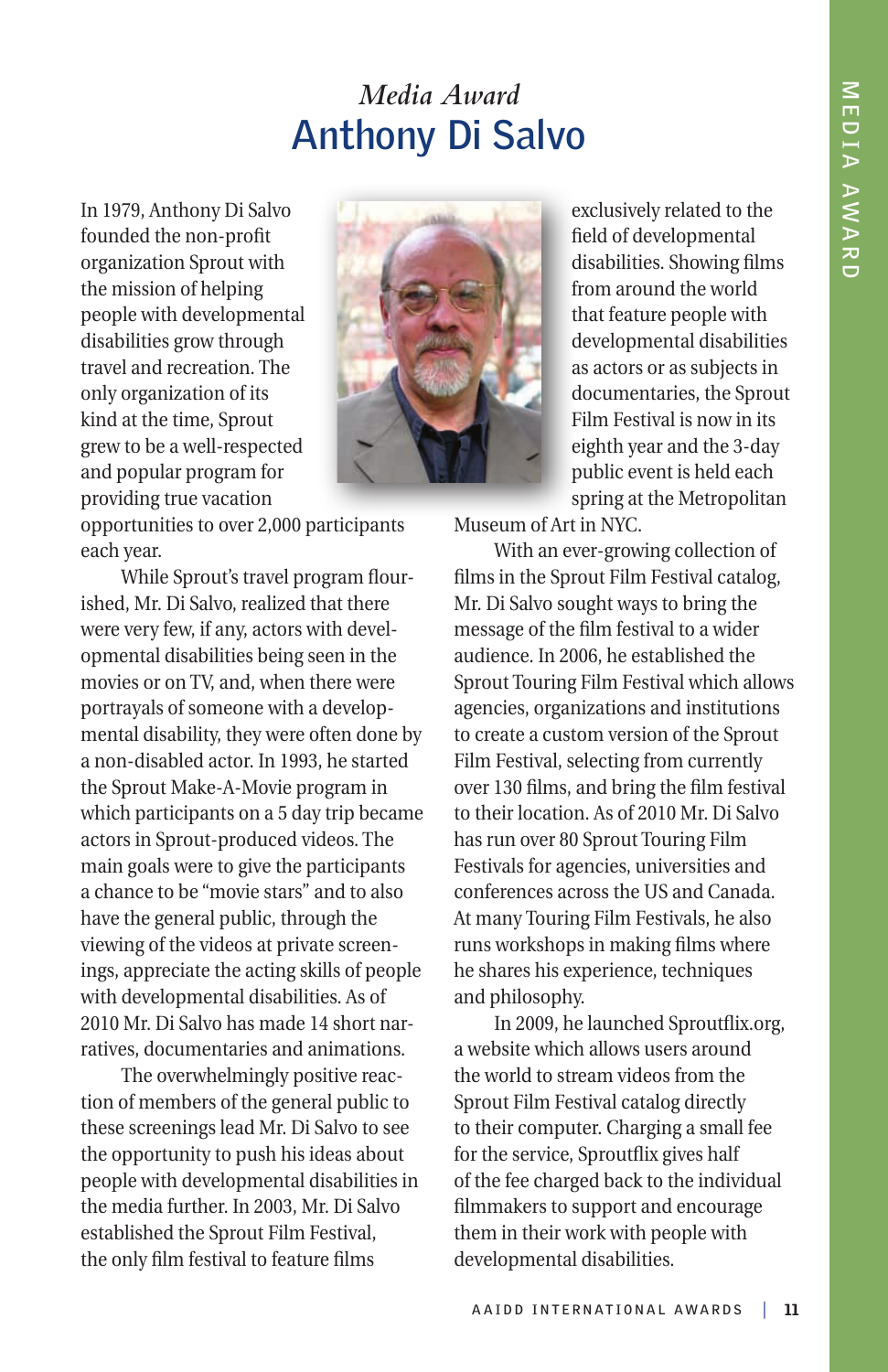#### *Research Award*  **Wayne P. Silverman, PhD**

Wayne Silverman is currently the Associate Director of the Intellectual and Developmental Disabilities Research Center at the Kennedy Krieger Institute and Johns Hopkins University School of Medicine. He completed his undergraduate and graduate training at the State University of New York at Buffalo and



received a PhD in Cognitive Psychology in 1973.

He then joined the staff of the New York State Institute for Basic Research in Developmental Disabilities (IBR) and studied various aspects of developmental disability over the next 33 years. He became its Chief of Psychology in 1989 and established, with his colleagues, what is probably the largest program of research focused on aging and developmental disabilities in the world. Influential publications focus on a broad range of topics relevant to aging of adults with ID, including: (a) assessment of dementia, a particularly difficult task in the context of lifelong cognitive deficits varying in severity, (b) biological factors contributing to individual differences in vulnerability to old-age related health concerns, (c) documentation of successful aging for adults with Down syndrome, (d) identification of factors that could reduce risk for dementia, and (d) more basic research focused on the neurobiology of Alzheimer's disease (for adults with and without ID). His work has continued uninterrupted with his move to the Kennedy Krieger Institute and Johns Hopkins University in 2006, and he is now concentrating on studies of the complexities of lifespan development for adults with Down syndrome and their risk for Alzheimer's disease. This program em-

phasizes interdisciplinary collaboration, and has expanded to include scientists at Kennedy Krieger, Johns Hopkins, IBR and Columbia University's College of Physicians and Surgeons.

Dr. Silverman is the author/coauthor of over 100 research publications and a Fellow of several professional associations (AAIDD, the American Psychological Association, the Association for Psychological Science, and the International Association for the Scientific Study of Intellectual Disabilities). He has also played a leadership role within our broader field. He is a Past-President of both The Academy on Intellectual and Developmental Disabilities and APA's Division on Intellectual and Developmental Disabilities. He also served on the Executive Board of AAIDD and was a member of the National Research Council committee charged with recommending eligibility criteria defining intellectual disability for the Social Security Administration.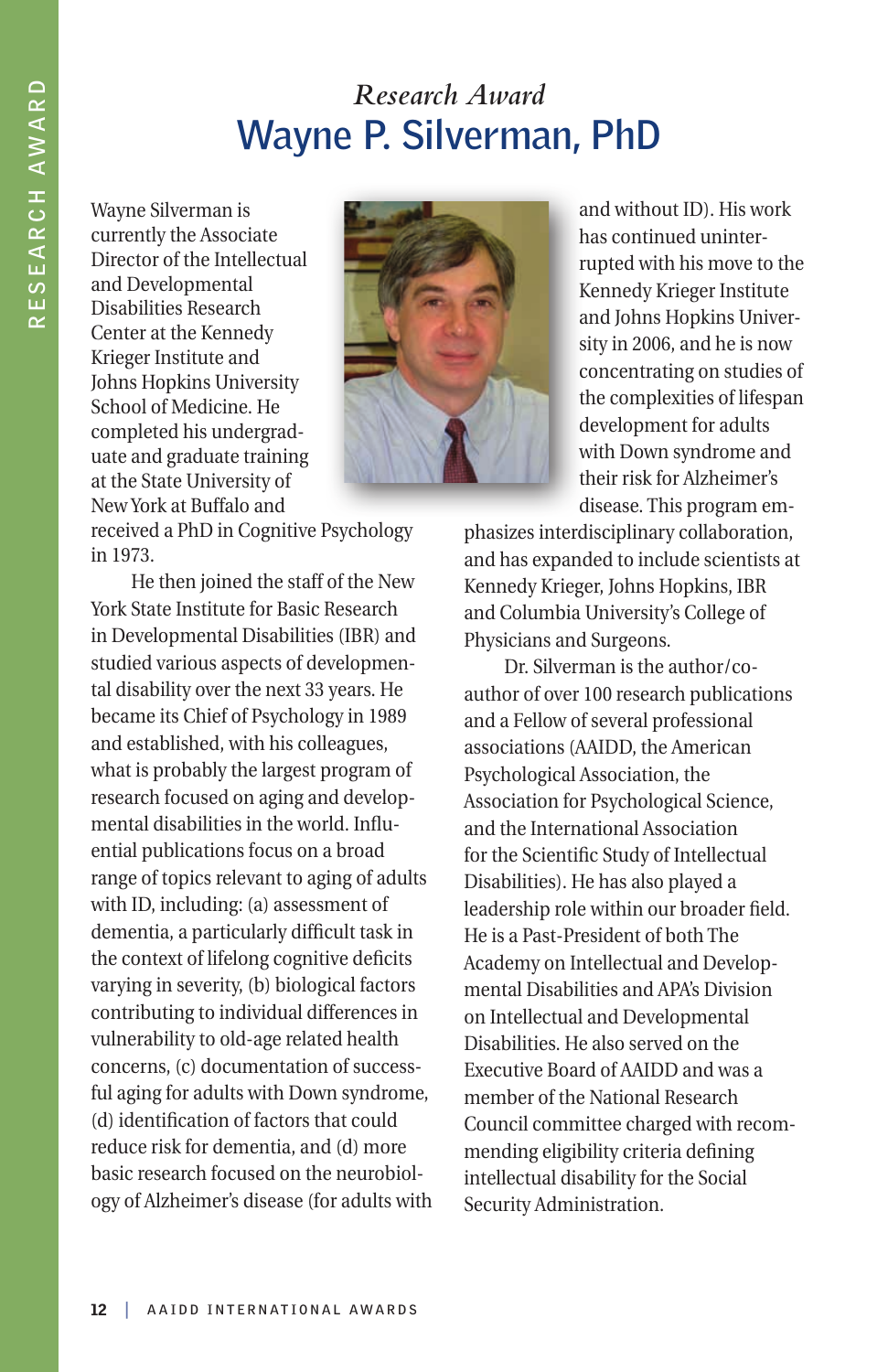#### *Service Award* **Gary B. Mesibov, PhD**

Dr. Gary B. Mesibov was the Director of Division TEACCH at the University of North Carolina at Chapel Hill from 1992 until 2010. This internationally recognized statewide program is one of a kind in its pioneering approaches to service, treatment, training, research and the education of individuals with autism. Dr. Mesibov also serves as Professor of Psychology, Dept. of



Psychiatry, and Clinical Professor, Dept. of Psychology at the University of North Carolina at Chapel Hill.

Dr. Mesibov has received degrees from Stanford University (A.B.), The University of Michigan (M.A.), Brandeis University (PhD), and the University of North Carolina at Chapel Hill (Postdoctoral Fellow). Dr. Mesibov is a licensed Psychologist in the state of North Carolina.

Dr. Mesibov's editorial appointments have included: Editor of the *Journal of Autism and Developmental Disorders* from 1998–2008 and membership on the Editorial Boards of the *Journal of Clinical Child Psychology* and the *Journal of Pediatric Psychology*. He has written numerous books, Journal articles, book reviews, editorials, chapters and research papers dealing with all aspects of autism and developmental disabilities, especially emphasizing educational and therapeutic approaches.

Together with his colleagues he has been the recipient of numerous state and federal grants used to further research, training and services in Autism. His work has been recognized by several prestigious Universities, professional and community-based awards. In May of 2006 he received the Chancellor's Award from the University of North Carolina at Chapel Hill for meritorious service to the University community in the area of

Human Relations. The same year he received the State of North Carolina's highest award for excellence by an employee for outstanding performance in serving the citizens of the state. In 2000 he received an honorary degree from the University of Mons in Belgium for his work on developing educational programs for students with autism throughout the world. In the same

year he received the Emily & Frank Puzio award from the Eden Institute's Princeton Lecture Series for his leadership in improving the quality of life of individuals with autism. He was recognized for his Distinguished Professional contributions to Public Service by the American Psychological Association in 1997. In 1994 Dr. Mesibov was the recipient of the international award from Opleidingscentrum in Belgium for integrating theory and practice. He also received the Mary G. Clarke Award from the North Carolina Psychological Association for dedication, competence and high ethical standards. In 1990 the Mesibov Award was founded in his honor for excellence in community based residential services for the developmentally disabled, and in 1989 he received the American Psychological Association Society for Pediatric Psychology's Distinguished Contribution Award. In 1969 he was the Professor of the year at the University of Guam and in 1966 - 1967 he was a Sloan Scholar at Stanford University.

Dr. Mesibov's lectures and presentations have taken him throughout the U.S.A., and to Canada, England, Japan, Belgium, Hong Kong, India, Ireland, Scotland, France, Mexico, The Netherlands, Venezuela, Australia, Qatar, Taiwan, Kuwait, Saudi Arabia, The United Arab Emirates, Turkey, Denmark, Norway, Singapore and Sweden.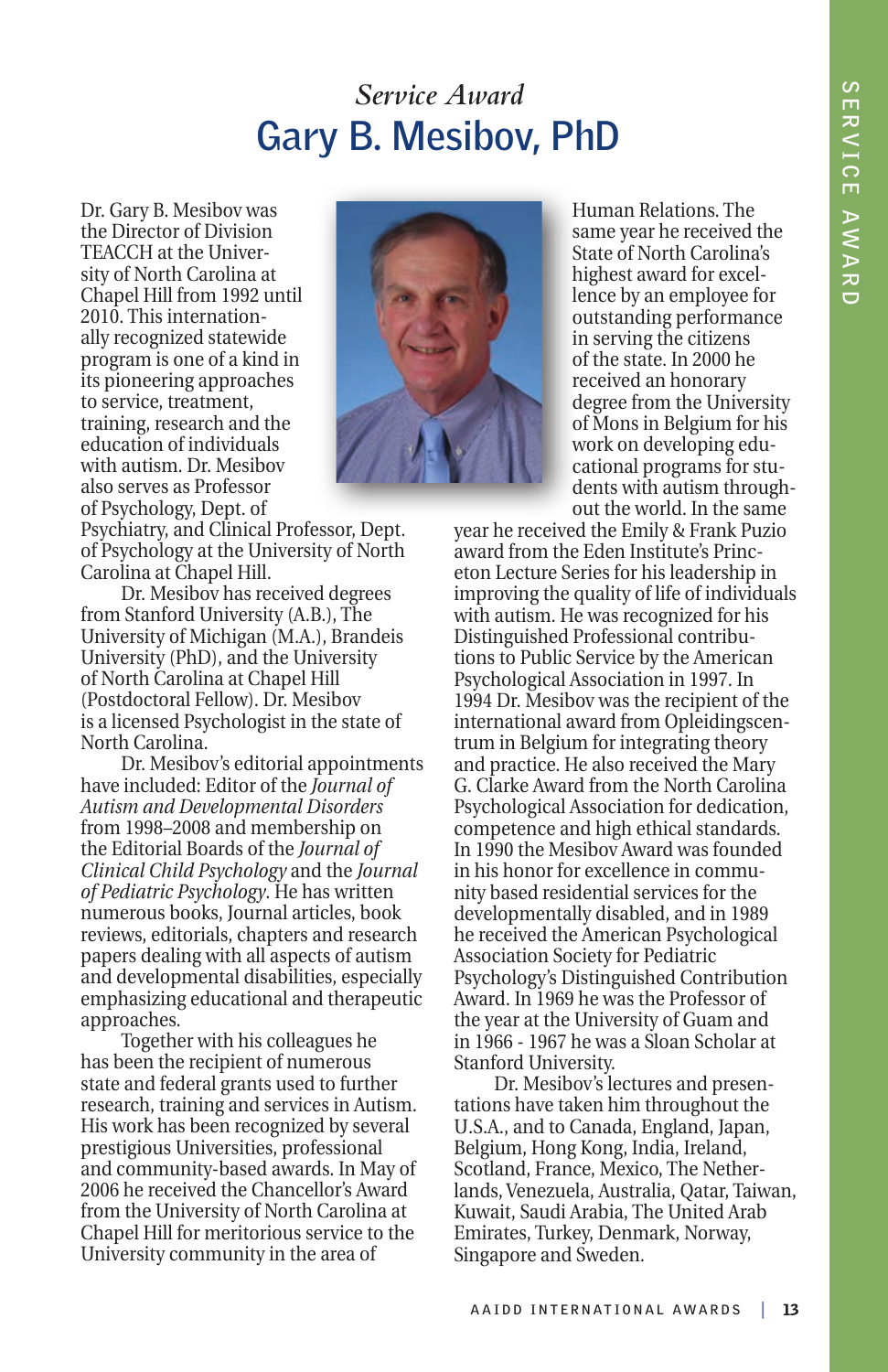## *Student Award* **Emily Shea Obremski**

Emily Shea Obremski is a doctoral candidate in the Department of Special Education at the University of Kansas, a University Center for Excellence in Developmental Disabilities (UCEDD), a trainee at the KU Center on Developmental Disabilities, and a doctoral fellow at the Beach Center on Disability.

Prior to arriving at



and adaptive behavior in children with IDD using structural equation modeling. Shea is also interested in the area of supported and customized employment and is currently working collaboratively on a web-based curriculum that blends self-directed planning practices with customized employment to achieve competitive

employment outcomes for adolescents with IDD.

Shea has been appointed as the only student member of the AAIDD Task Force that is developing the Children's Version of the Supports Intensity Scale; is a member of AAIDD's Student and Early Career Professionals Committee; and serves as Vice-President of the Kansas Chapter of AAIDD. In addition, she serves on the executive committee for the national Sibling Leadership Network and spends weekends coaching adolescents and adults through the local Special Olympics program. Shea recently completed her term as Student Member to the Representative Assembly for The Council for Exceptional Children, and President of the KU Professionals for Disability student organization.

She is honored and humbled to receive the AAIDD 2010 Student Award. "I have been truly blessed be the recipient of such incredible mentorship and support throughout my graduate studies, without which I would not be where I am today. I only hope that I may pass on the knowledge, integrity, and unwavering commitment to people with intellectual and developmental disabilities and their families that have been so inspiringly demonstrated by members and leaders of this organization."

the University of Kansas she received her bachelor's degree in psychology from Brown University and her master's degree from Rhode Island College in Special Education. Shea was a UCEDD trainee at the Paul V. Sherlock Center on Disabilities during which she managed a study examining the quality of life of 160 adults with intellectual and developmental disabilities (IDD). Upon completing the master's program, she continued working at the Paul V. Sherlock Center on Disabilities in the role of project manager co-developing a process in which family members and teachers led the process of developing communication systems for children with IDD and limited communication skills. She also assisted with a state longitudinal transition study and early intervention transition to preschool analysis; was involved with the Support 360 project supporting parents with cognitive challenges; and a served as a member of the school-wide positive behavior interventions and supports (PBIS) state team. Shea continues her collaborative efforts with the Paul V. Sherlock Center evaluating the reliability and validity of AAIDD's Children's Version of the *Supports Intensity Scale* and the *Diagnostic Adaptive Behavior Scale*.

Her current work focuses on the theoretical analysis of support needs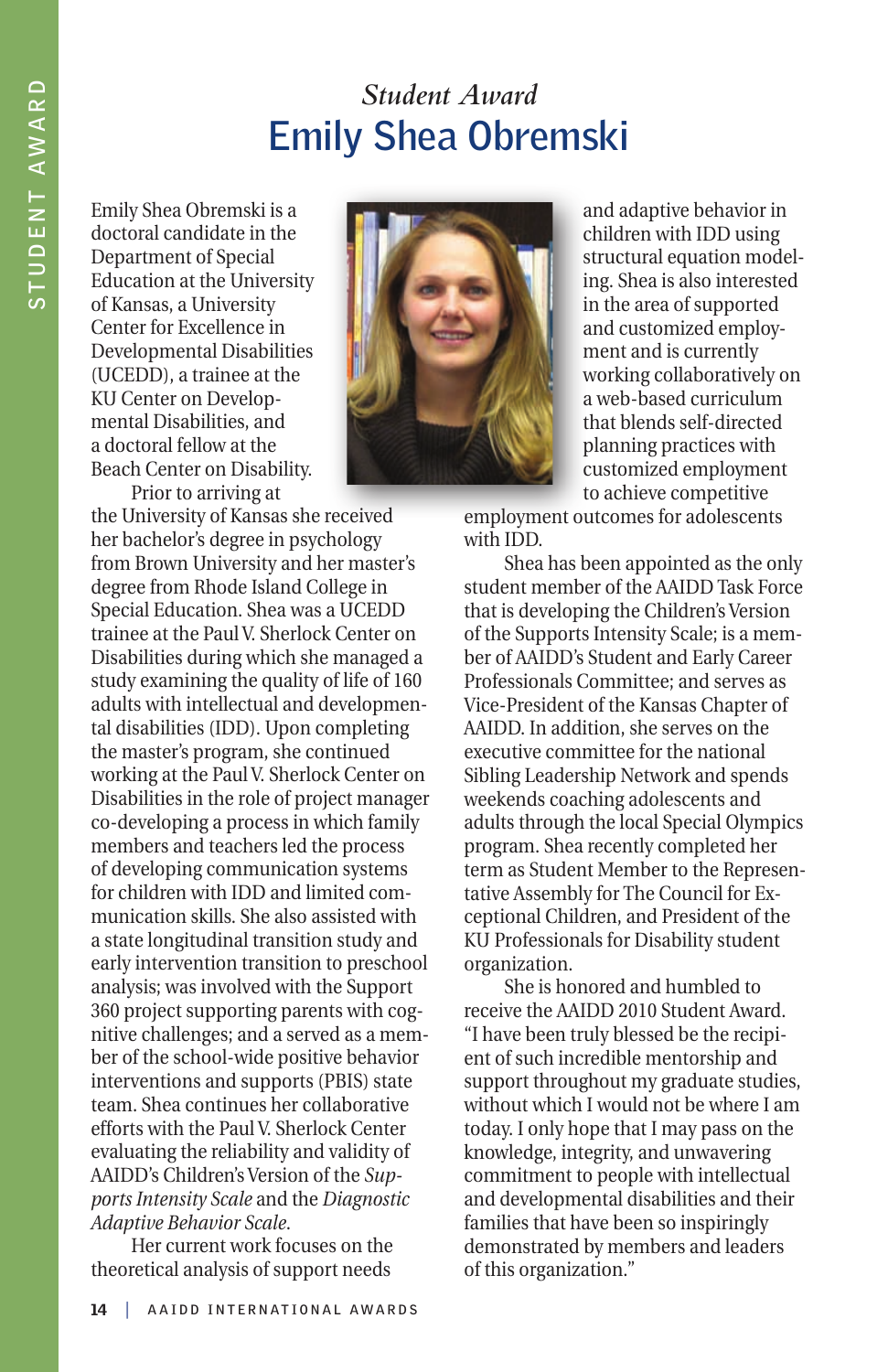#### *Henri Nouwen Award* **David J. Morstad**

Dave Morstad is a lifelong Wisconsin resident. He was raised in Fond du Lac, Wisconsin. He and his wife Mary have three adult children. He is a graduate of the University of Wisconsin-Milwaukee, BFA and Education, and the University of Wisconsin-Whitewater, M.Ed., Education.



for Bethesda Lutheran Communities, and management of the Bethesda Institute.

Dave has presented seminars nationwide on topics that include: Staff Training and Development; Person-Centered Planning; Building Disability Ministries and Overcoming Barriers to Learning. He has

Dave has served in a number of capacities for Bethesda Lutheran Communities: Music Therapist; Chaplaincy Music Coordinator; Corporate Director of Training; and currently Vice President of Communications. For years, his music has been used by congregations in ministries with people with intellectual and developmental disabilities.

In 2001, though, David facilitated the redesign of Breakthrough, Bethesda's quarterly publication for congregations and teachers that reaches over 7500 people and organizations across the US and Canada. Dave contributes regularly to Breakthrough with his songs and articles on teaching, inclusion and ministry. Breakthrough has become one of the best channels for sharing stories, resources, ideas, and information about inclusive ministries and the contributions that people with intellectual and developmental disabilities make to congregations and communities. It is free and useful for any congregation or organization interested in development of inclusive faith supports. David also oversees the development of curriculum and other resources

been a leader in planning the Lutheran Services of America-Disability Network Conferences. In 2007 he was part of a Bethesda team that presented a workshop on inclusion and disability ministry to church leaders in Latvia. He has been a leader in Bethesda's transition to community-based services and actively strives for full inclusion of individuals with intellectual disabilities in churches and the community.

Dave's writings include a history of Bethesda's advocacy efforts in support of inclusion of individuals with intellectual disabilities in congregations. "The Centennial of Bethesda Lutheran Homes & Services, Inc." appears in *Disability Advocacy Among Religious Organizations: Histories and Reflections*, Ed. Albert A. Herzog, Jr., PhD, MDIV, MA; Haworth Press, c. 2006.

 For all these reasons, David Morstad exemplifies the spirit of the Henri Nouwen Award as someone whose lived relationships with people with intellectual and developmental disabilities has helped many others to see the gifts of their lives and the importance of inclusive spiritual supports.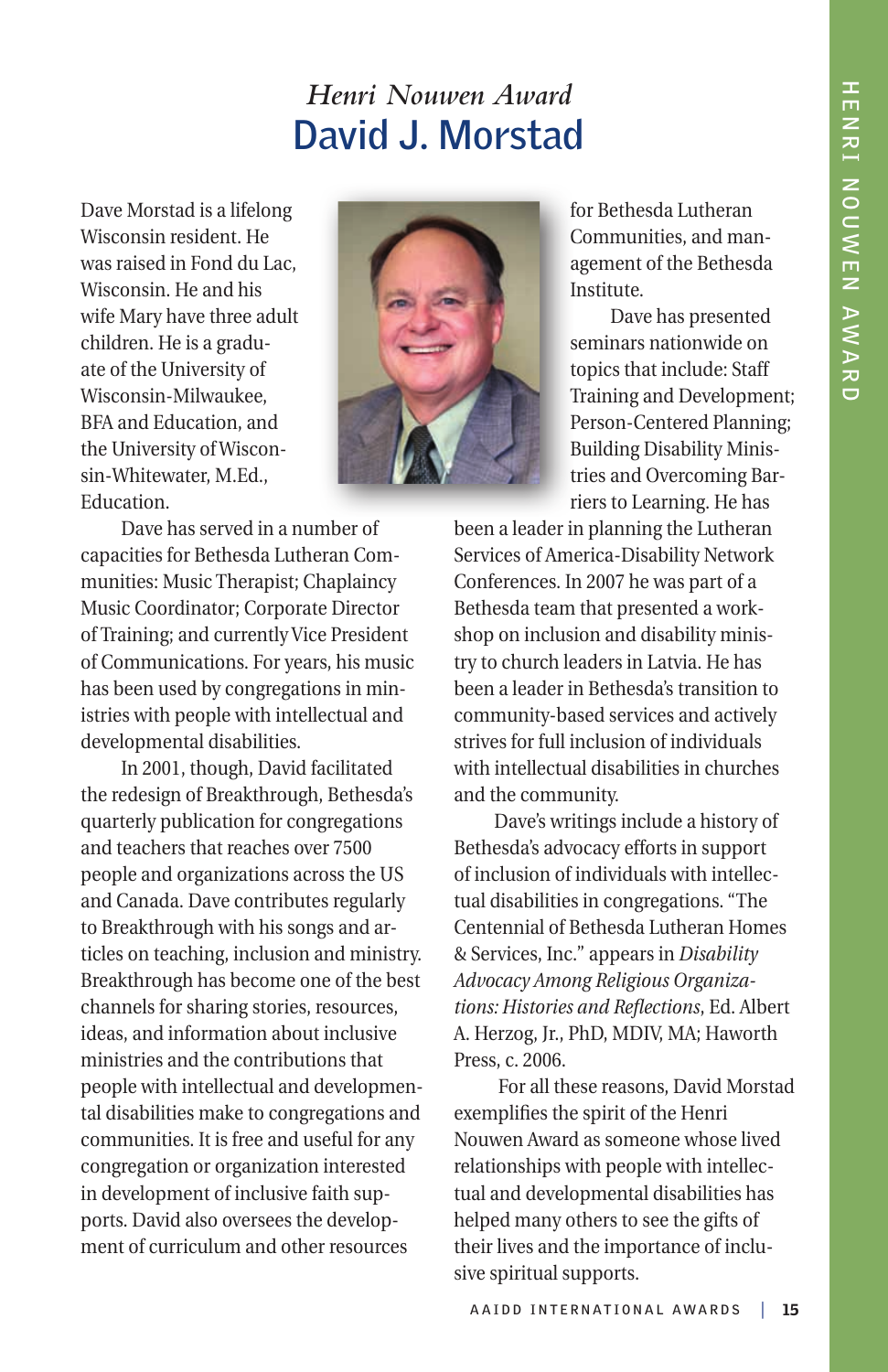#### **New 30–Year AAIDD Members**

Chris Adams John E. Annison, PhD Rowland P. Barrett, PhD Valerie J. Bradley Fredda A. Brown, PhD Joseph R. Bucci Raymond R. Dailey Mark S. Diorio, PhD Kenneth W. Dumars, MD Joseph M. Ferrara, PhD Thomas R. Fish, PhD Marci J. Hanson, PhD Tom M. Herman Mary M. Hertz Kenneth W. Johnson Ronald E. Kruse, EdD Ronald A. Langworthy David M. Mank, PhD Patti S. Manus John L. McCune Samuel L. Odom, PhD Sally J. Rogers, PhD Ollie J. Seay, PhD David M. Shue Renee Wallace Ronald B. Wisecarver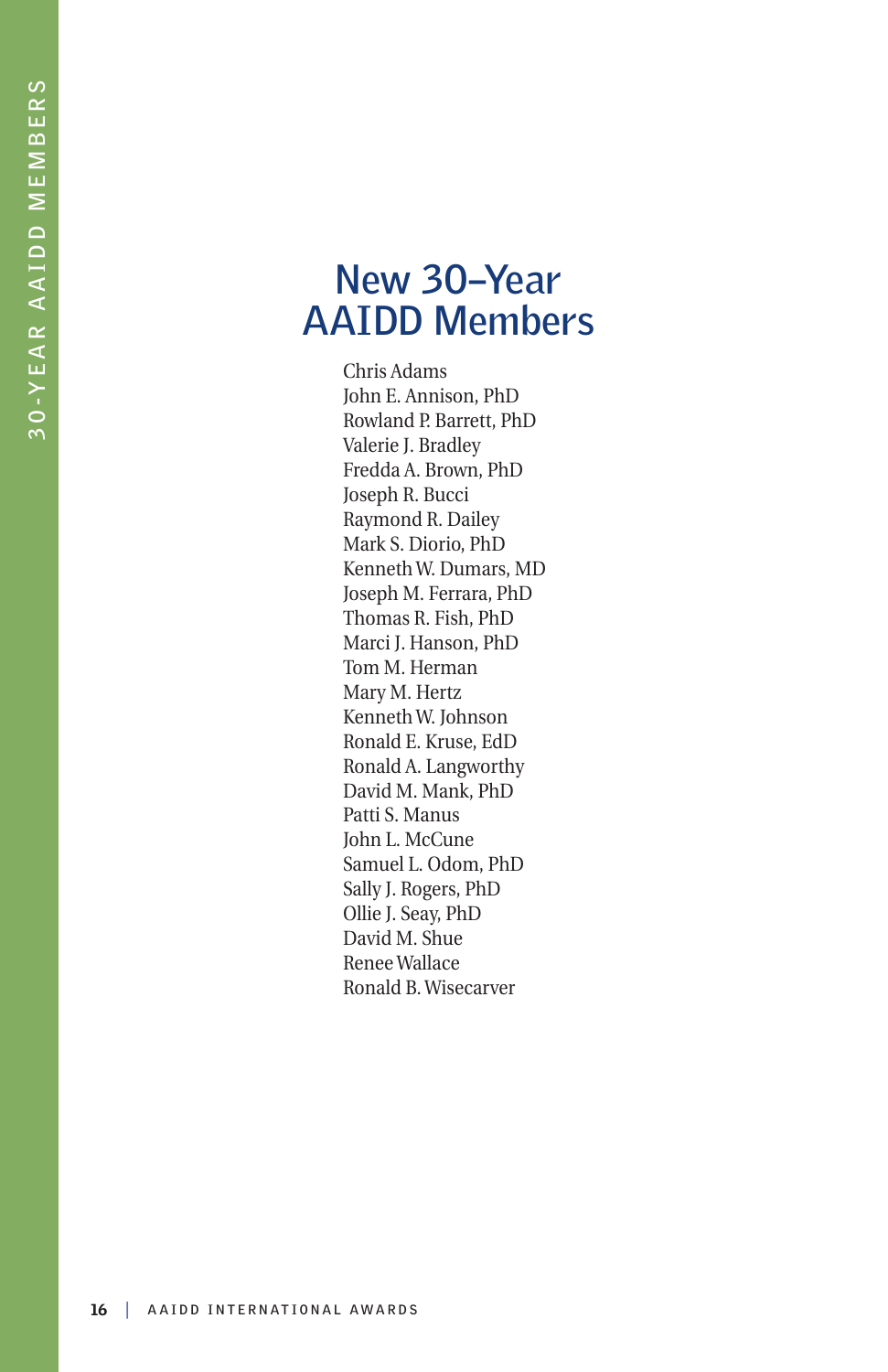## **Past Presidents**

The history of the AAIDDD is long and distinguished. Our tradition, professional standing, and leadership in the area of intellectual and Developmental disabilities are exemplified in the persons of our Presidents. Our former Presidents are:

| 1876-1877 | <b>Edouard Sequin, MD</b> | 1921–1922 | Joseph H. Ladd, MD       | 1965-1966 | I. Ignacy Goldberg, EdD              |
|-----------|---------------------------|-----------|--------------------------|-----------|--------------------------------------|
| 1877-1878 | Hervey B. Wilbur, MD      | 1922-1923 | C. Banks McNairy, MD     | 1966-1967 | Marquerite J. Hastings               |
| 1878-1879 | G. A. Doren, MD           | 1923-1924 | Walter E. Fernald, MD    | 1967-1968 | Harvey F. Dingman, PhD               |
| 1879-1880 | H. M. Knight, MD          | 1924-1925 | Groves B. Smith, MD      | 1968-1969 | Richard Koch, MD                     |
| 1880-1881 | Charles T. Wilbur, MD     | 1925-1926 | Arthur R.T.Wylie, MD     | 1969-1970 | Wesley D. White, EdD                 |
| 1881-1882 | George W. Brown, MD       | 1926-1927 | Benjamin W. Baker, MD    | 1970-1971 | Horace Mann, PhD                     |
| 1882-1884 | J.Q.A. Stewart, MD        | 1927-1928 | Edward R. Johnstone      | 1971-1972 | Robert L. Erdman, EdD                |
| 1884-1885 | A.H. Beaton, MD           | 1928-1929 | George E. McPherson, MD  | 1972-1973 | Michael J. Begab, PhD                |
| 1885-1886 | F.M. Powell, MD           | 1929-1930 | George L. Wallace, MD    | 1973-1974 | David Rosen, MS                      |
| 1886-1887 | William B. Fish, MD       | 1930-1931 | H.H. Ramsey, MD          | 1974-1975 | James D. Clements, MD                |
| 1887-1888 | George H. Knight, MD      | 1931-1932 | Harvey M. Watkins, MD    | 1975-1976 | Sue Allen Warren, PhD                |
| 1888-1889 | J. C. Carson, MD          | 1932-1933 | Howard W. Potter, MD     | 1976-1977 | <b>Burton Blatt, EdD</b>             |
| 1889-1890 | A.C. Rogers, MD           | 1933-1934 | Ransom A. Greene, MD     | 1977-1978 | Margaret J. Giannini, MD             |
| 1890-1891 | J. T. Armstrong, MD       | 1934-1935 | Mary M. Wolfe, MD        | 1978-1979 | Richard C. Scheerenberger, PhD       |
| 1891-1892 | Isaac N.Kerlin, MD        | 1935-1936 | Edgar A. Doll, PhD       | 1979-1980 | Marjorie H. Kirkland, MSSW           |
| 1892-1893 | Walter E. Fernald, MD     | 1936-1937 | Benjamin O. Whitten, MD  | 1980-1981 | H. Carl Haywood, PhD                 |
| 1893-1894 | A.E. Osborne, MD          | 1937-1938 | Harry C. Storrs, MD      | 1981-1982 | Frank A. Borreca, EdD                |
| 1894-1895 | A.W. Wilmarth, MD         | 1938-1939 | Neil A. Dayton, MD       | 1982-1983 | A. Gail O'Connor, PhD                |
| 1895-1896 | Samuel J. Fort, MD        | 1939-1940 | Frederick Kuhlmann, PhD  | 1983-1984 | Herbert J. Grossman, MD              |
| 1896-1897 | Martin W. Barr, MD        | 1940-1941 | Meta L. Anderson, PhD    | 1984-1985 | B.R. (Bill) Walker, PhD              |
| 1897-1898 | George A. Brown, MD       | 1941-1942 | Fred O. Butler, MD       | 1985-1986 | H. Rutherford Turnbull III, LLB, LLM |
| 1898-1899 | Mary J. Dunlap, MD        | 1942-1943 | Horatio M. Pollock, PhD  | 1986-1987 | Harold Michal-Smith, PhD             |
| 1899-1900 | Alexander Johnson         | 1943-1944 | C. Stanley Raymond, MD   | 1987-1988 | Valaida S. Walker, EdD               |
| 1900-1901 | W.A. Polglase, MD         | 1944-1945 | E. Arthur Witney, MD     | 1988-1989 | Robert G. Griffith, EdD              |
| 1901-1902 | F.W. Keating, MD          | 1945-1946 | Mabel A. Matthews        | 1989-1990 | James W. Ellis, JD                   |
| 1902-1903 | J.M. Murdoch, MD          | 1946-1947 | Warren G. Murray, MD     | 1990-1991 | Robert R. Bruininks, PhD             |
| 1903-1904 | Edward R. Johnstone       | 1947-1948 | Lloyd N. Yepsen, PhD     | 1991-1992 | Jack A. Stark, PhD                   |
| 1904-1905 | A.H. Beaton, MD           | 1948-1949 | Edward J. Humphreys, MD  | 1992-1993 | Michael R. Dillon, EdD               |
| 1905-1906 | George Mogridge, MD       | 1949-1950 | <b>Mildred Thomson</b>   | 1993-1994 | David L. Braddock, PhD               |
| 1906-1907 | W.H.C. Smith, MD          | 1950-1951 | Richard H. Hungerford    | 1994-1995 | Karen L. Middendorf                  |
| 1907-1908 | Charles Bernstein, MD     | 1951-1952 | Edward J. Engberg, MD    | 1995-1996 | William E. Kiernan, PhD              |
| 1908-1909 | W.N. Bullard, MD          | 1952-1953 | Bertha M. Luckey, PhD    | 1996-1997 | Pamela C. Baker, PhD                 |
| 1909-1910 | <b>Miss Mattie Gundry</b> | 1953-1954 | Arthur T. Hopwood, MD    | 1997-1998 | Robert L. Schalock, PhD              |
| 1910-1911 | Arthur R.T. Wylie, MD     | 1954-1955 | Gale H. Walker, MD       | 1998-1999 | Stanley S. Herr, J.D., DPhil         |
| 1911-1912 | H.G. Hardt, MD            | 1955-1956 | Arthur E. Westwell, DMD  | 1999-2000 | Bernard R. Wagner, PhD               |
| 1912-1913 | Allan E. Carrol, MD       | 1956-1957 | Thomas L. McCulloch, PhD | 2000-2001 | Cathy Ficker Terrill, MS             |
| 1913-1914 | J.K. Kutnewsky, MD        | 1957-1958 | Chris J. DeProspo, EdD   | 2001-2002 | Steven F. Warren, PhD                |
| 1914-1915 | H.H. Goddard, PhD         | 1958-1959 | George Tarjan, MD        | 2002-2003 | Ruth A. Luckasson, JD                |
| 1915-1916 | Charles Bernstein, MD     | 1959-1960 | Frances M. Coakley       | 2003-2004 | Ann P. Turnbull, EdD                 |
| 1916-1917 | E.J. Emerick, MD          | 1960-1961 | Edward L. Johnstone      | 2004-2005 | David L. Coulter, MD                 |
| 1917-1918 | George L. Wallace, MD     | 1961-1962 | Herschel W. Nisonger     | 2005-2006 | Valerie J. Bradley, MA               |
| 1918-1919 | Charles S. Little, MD     | 1962-1963 | William Sloan, PhD       | 2006-2007 | Henry "Hank" A. Bersani, PhD         |
| 1919-1920 | George S. Bliss, MD       | 1963-1964 | George L. Wadsworth, MD  | 2007-2008 | David A. Rotholz, PhD                |
| 1920-1921 | H. A. Haynes, MD          | 1964-1965 | Harvey A. Stevens        | 2008-2009 | Steven A. Eidelman, MSW              |
|           |                           |           |                          |           |                                      |